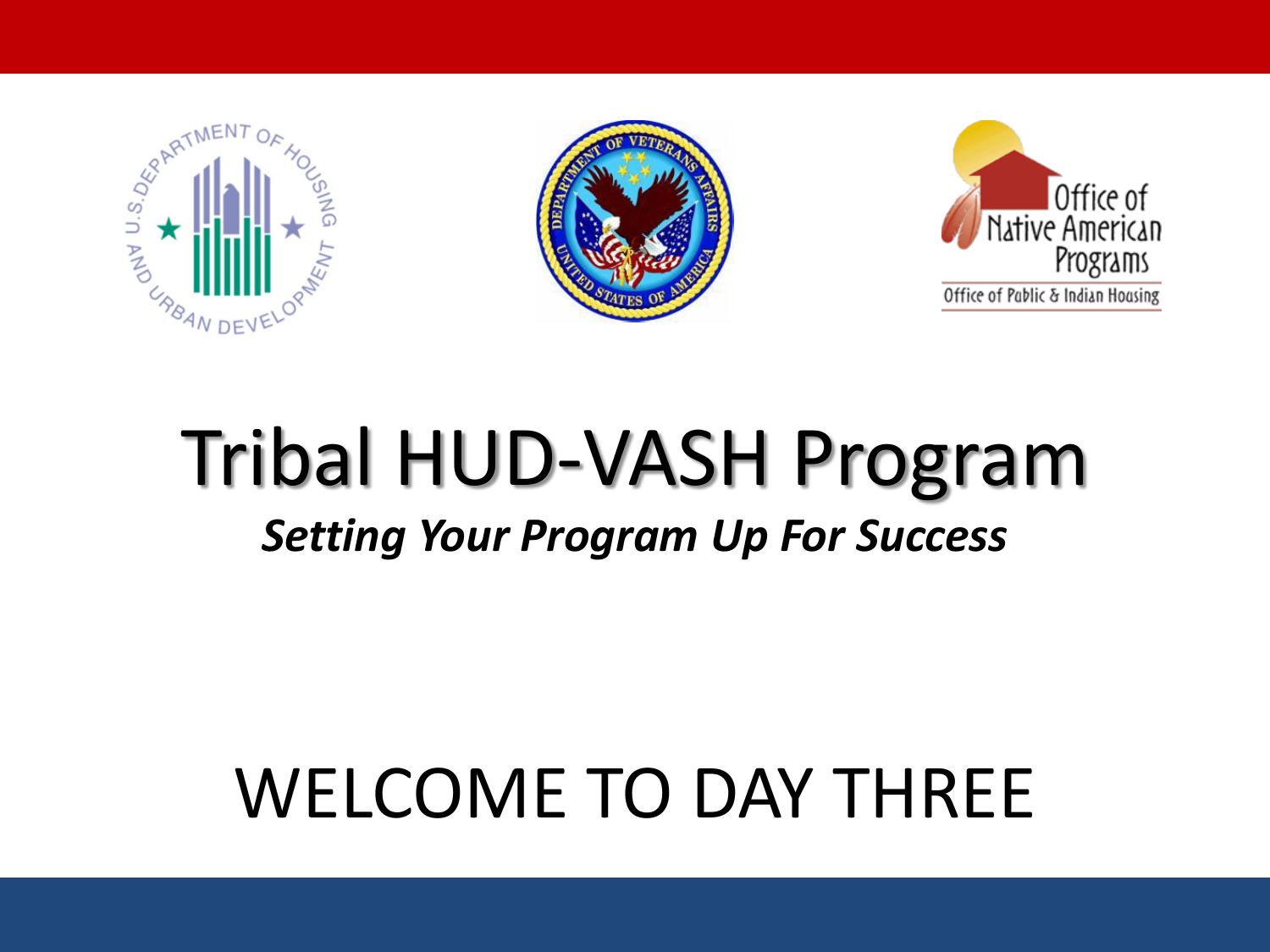## Agenda for Day Three:

**≻ Opening Session: Invocation & Welcome Back** 

- Landlord Engagement & Identifying Housing Market
- $\triangleright$  Creating an Action Plan

#### **Break**

- Action Planning: Group Report Backs
- Wrap-Up: Final Questions & Next Steps
- Closing Ceremony: Invocation and Adjourn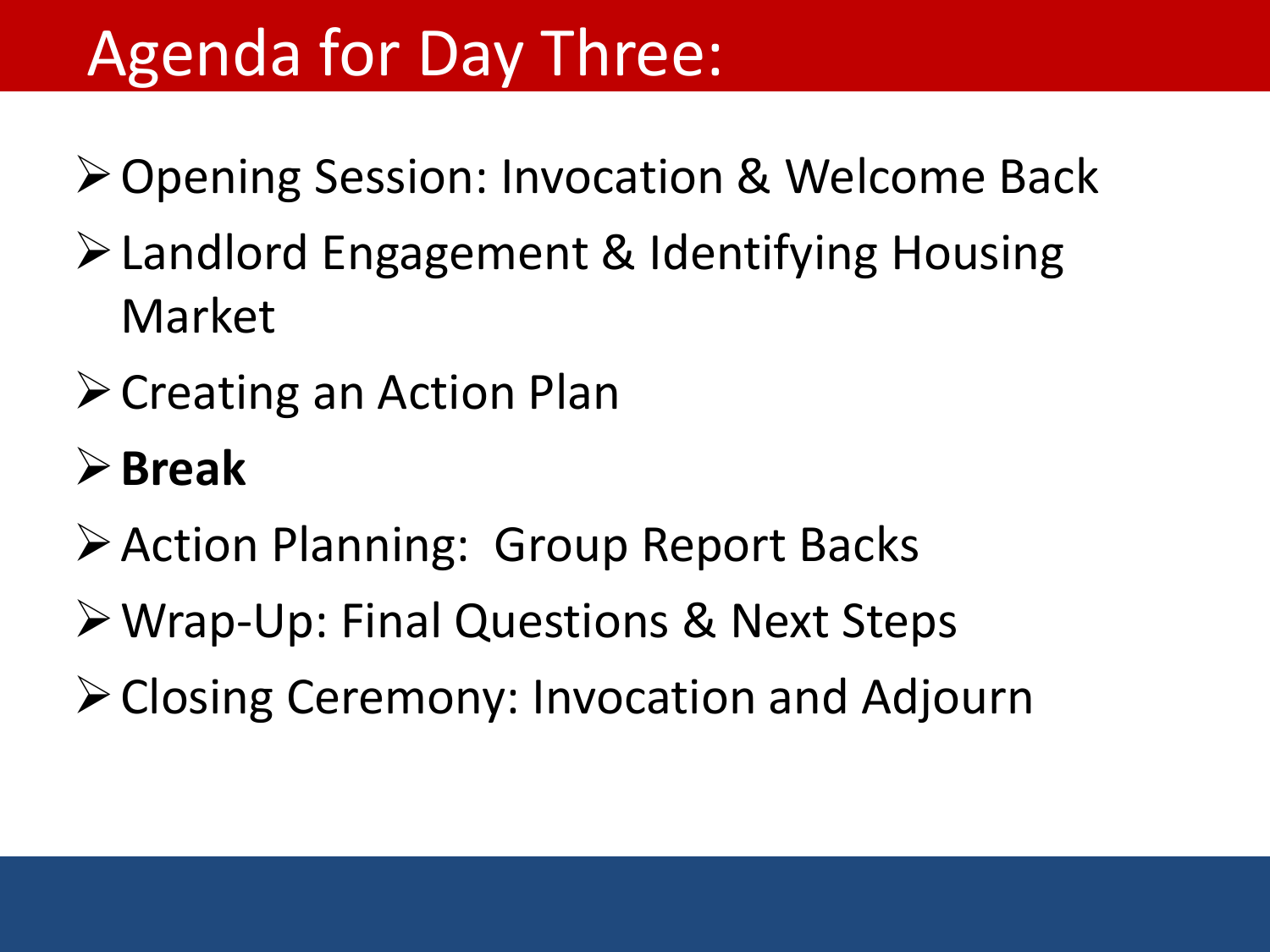SESSION NINE

#### **LANDLORD ENGAGEMENT & IDENTIFYING HOUSING MARKET**

**Christie Bevis, Collaborative Solutions**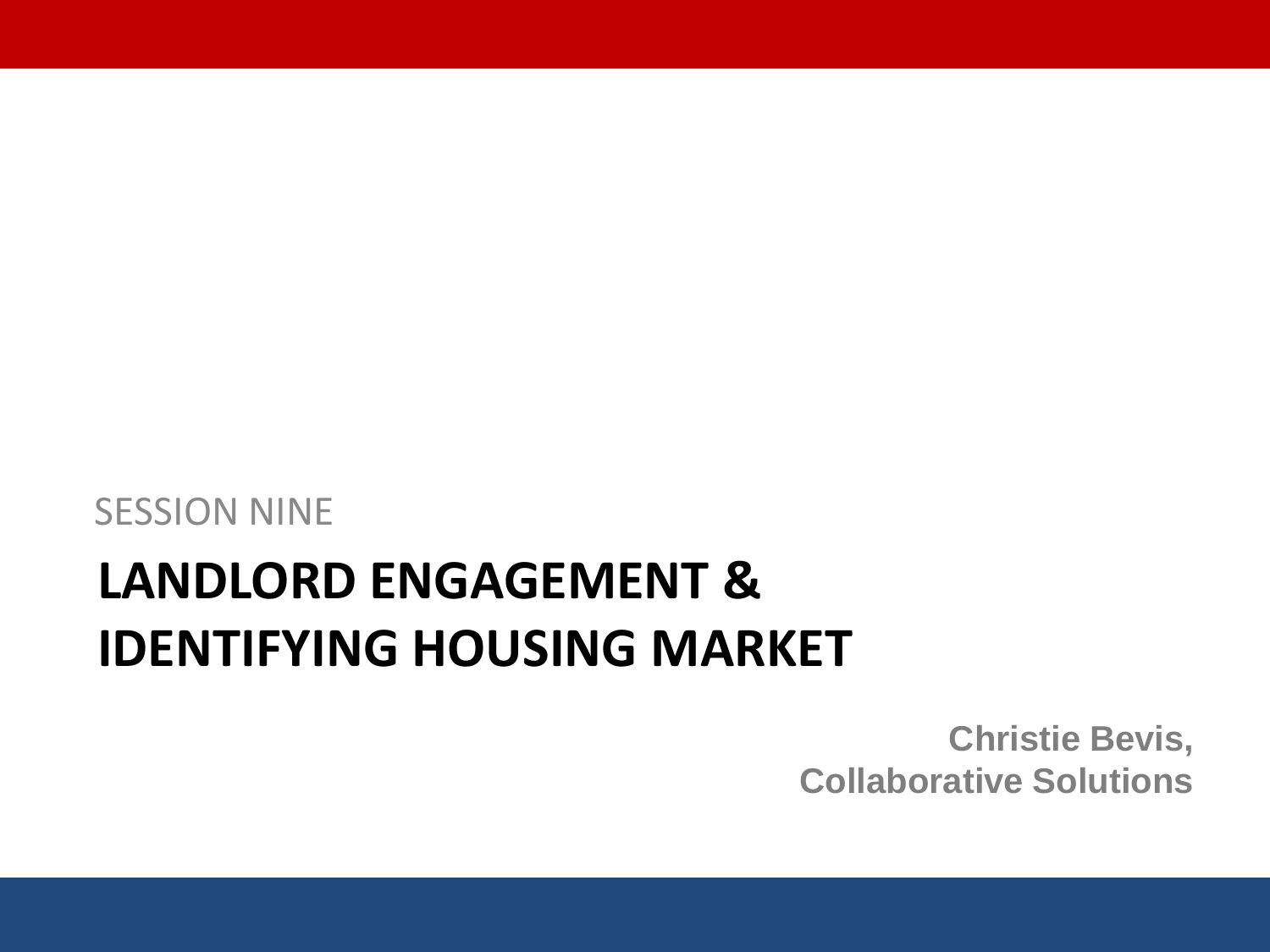## What do landlords want?

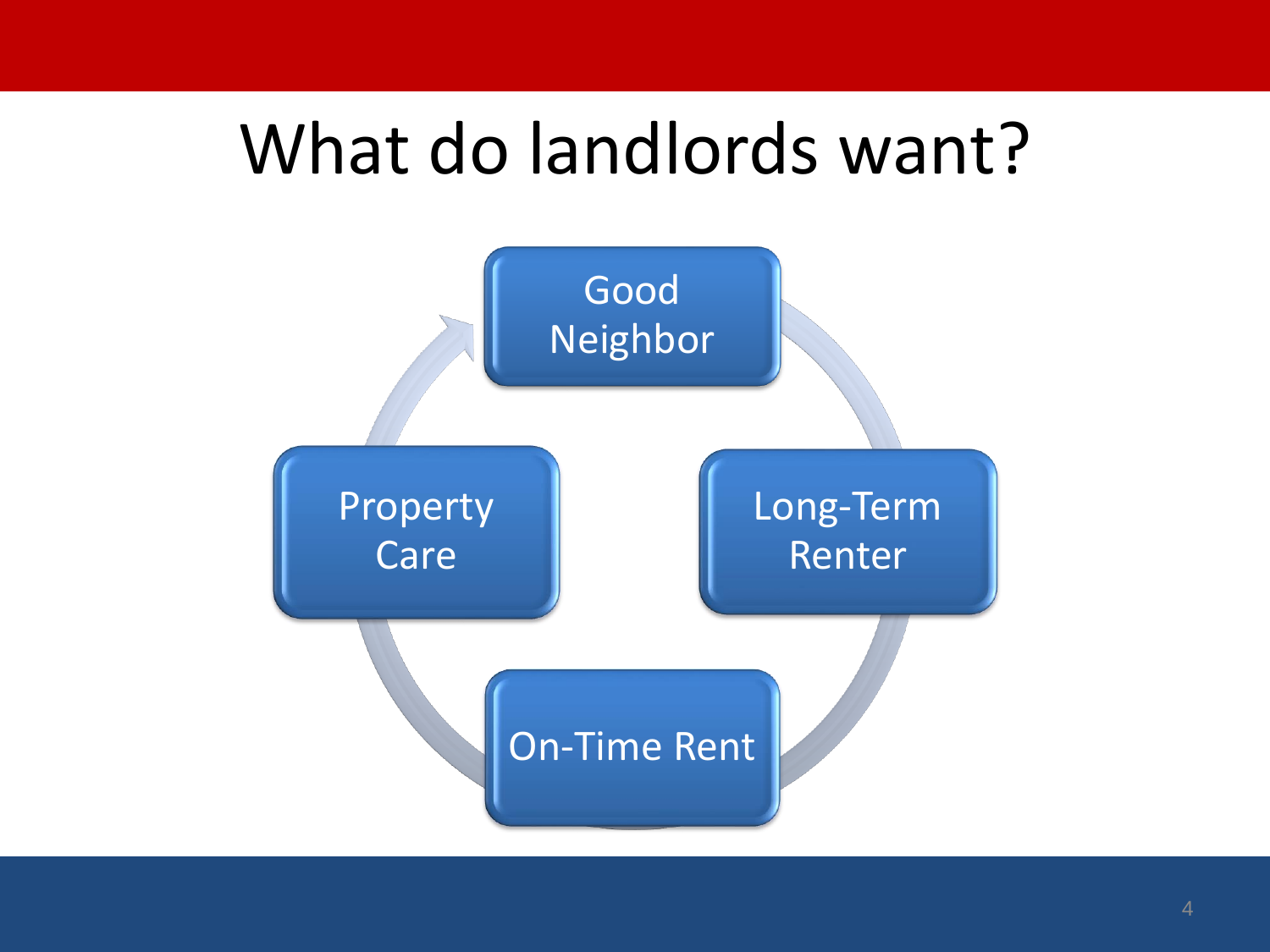## Understanding Landlords

- $\triangleright$  Rental housing is a business
- $\triangleright$  They are looking to reduce risk
- Maximize return on investment
- Small landlords are the largest supplier of affordable housing in the country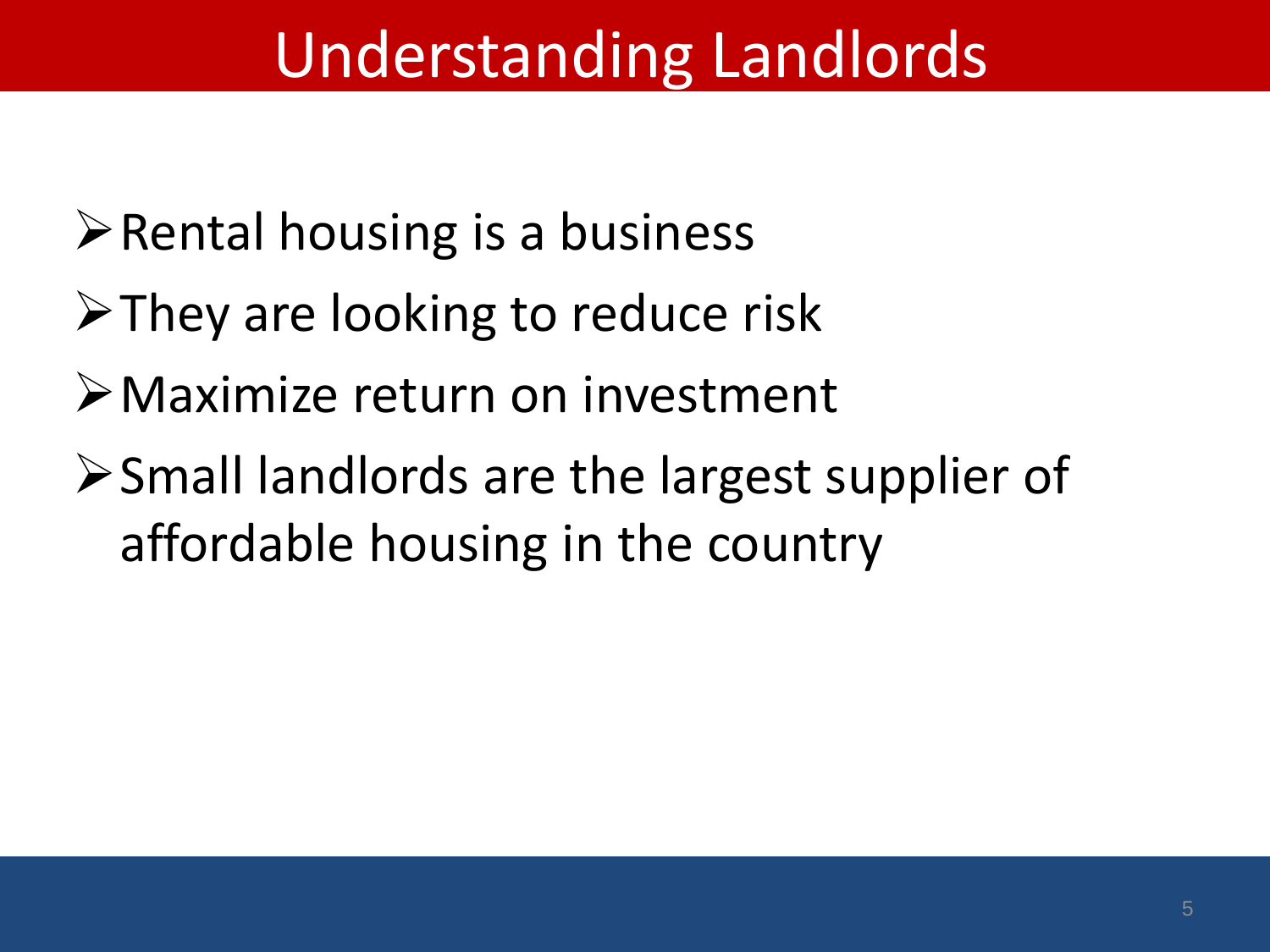# Marketing the Program

- $\triangleright$  In many ways, you are "selling a product" in the open market. You have to convince property owners that your "product" will meet their needs and address their concerns.
- $\triangleright$  Marketing the program is one of the best tools to use in developing a pool of landlords and management companies who are willing to rent directly to your clients.
- $\triangleright$  You also want to be realistic about the landlord expectations (i.e., housing inspection/HQS, paperwork, timeline for actual housing placement, etc.).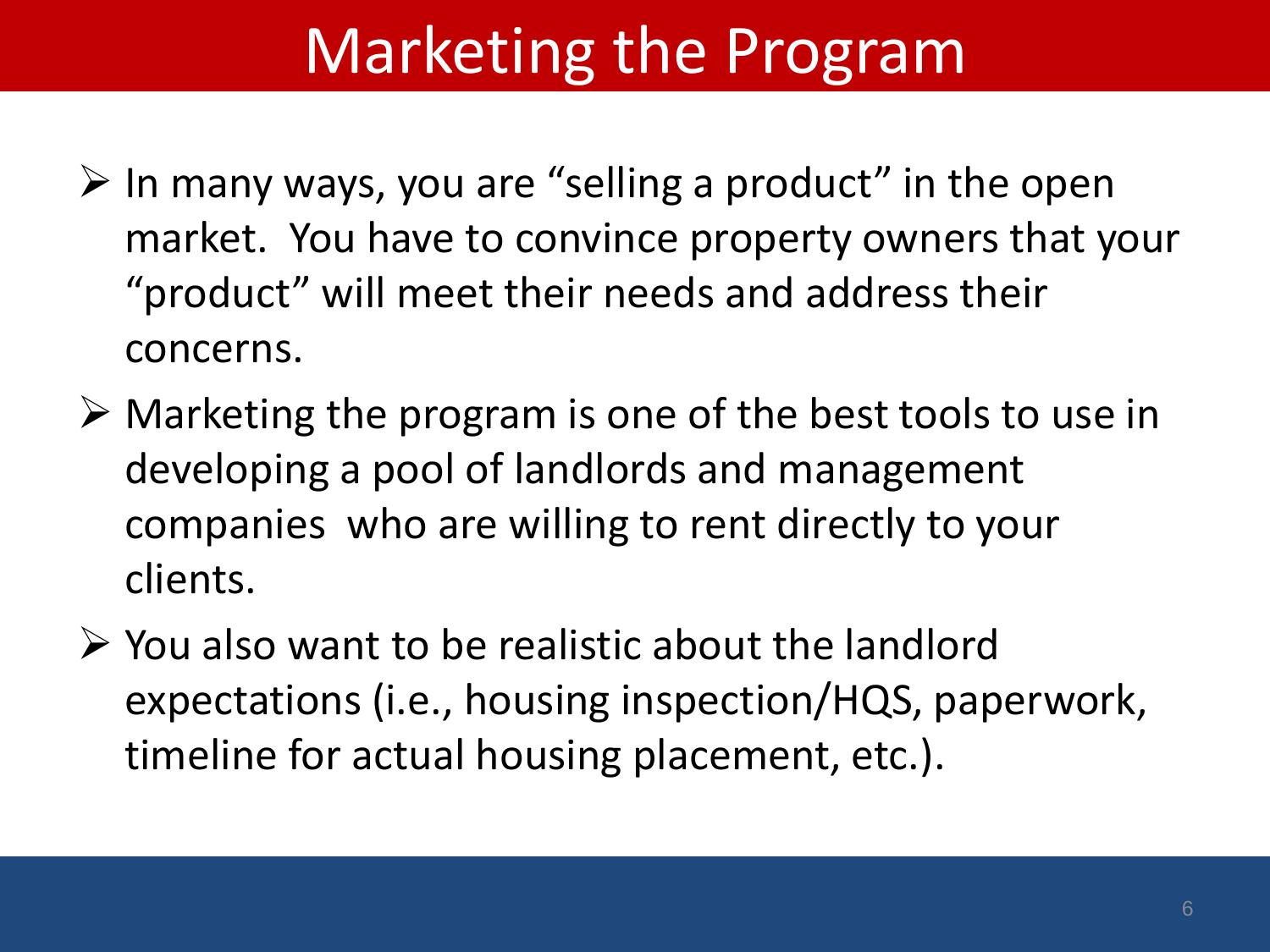### *What's in it for them: The Win/Win*

- $\triangleright$  Provision of Landlord/Tenant Education Class (pay rent, keep your unit clean, be a good neighbor)
- $\triangleright$  Consistent, on-time rent
- **≻ Budgeting Services**
- Additional Housing Support to address housing/lease issues
- **≻ Tenant Home Visits**
- **≻ Go-To Source for Filling Housing Vacancies**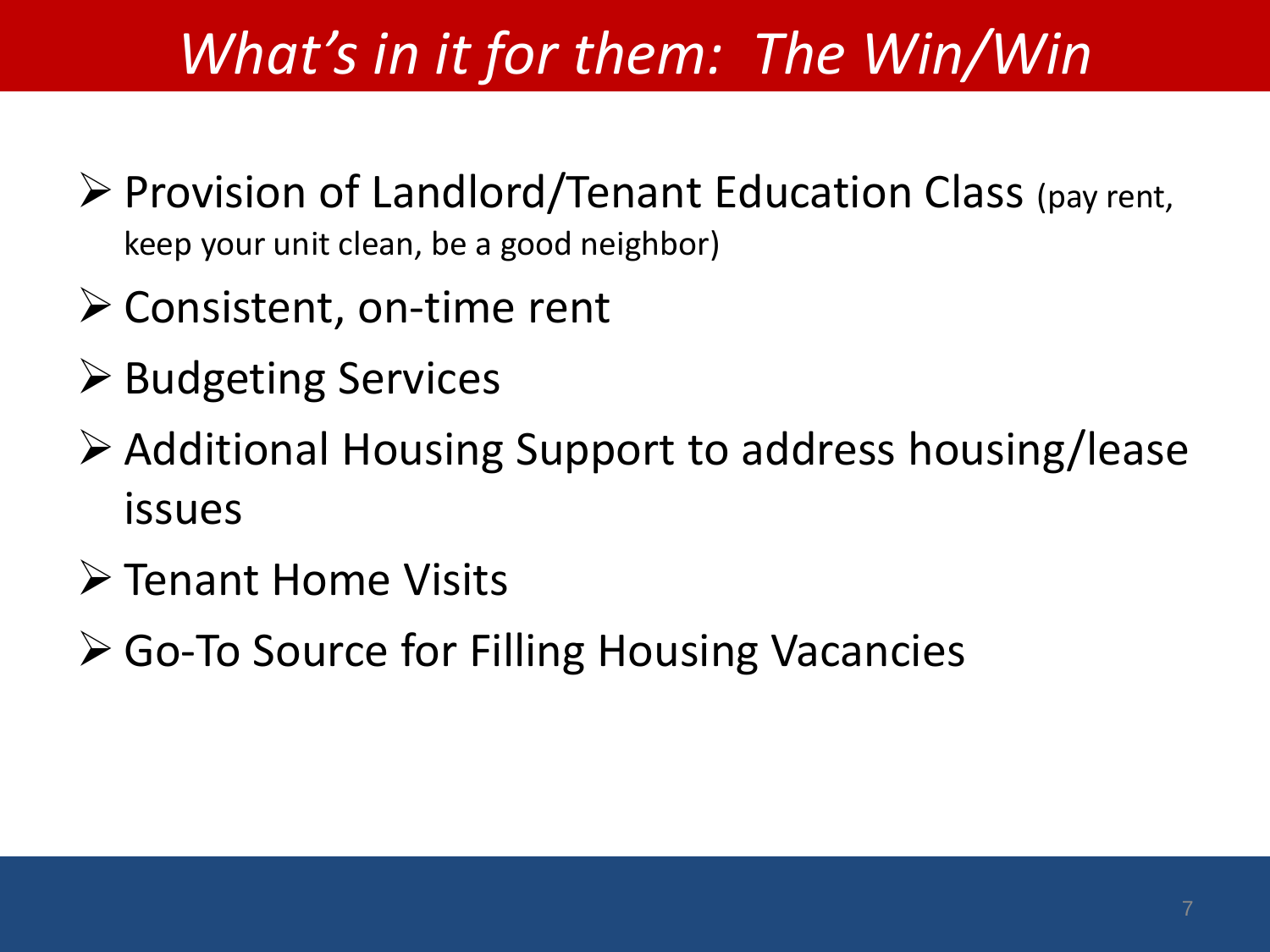#### Leave no stone unturned

- Diversify your methods for outreach to landlords
	- Host a landlord event
	- Cold calls
	- Networking meetings
	- Housing Authority contacts
	- Direct mail, flyers, brochures, social media
	- Free advertising: message boards, radio spots, etc.

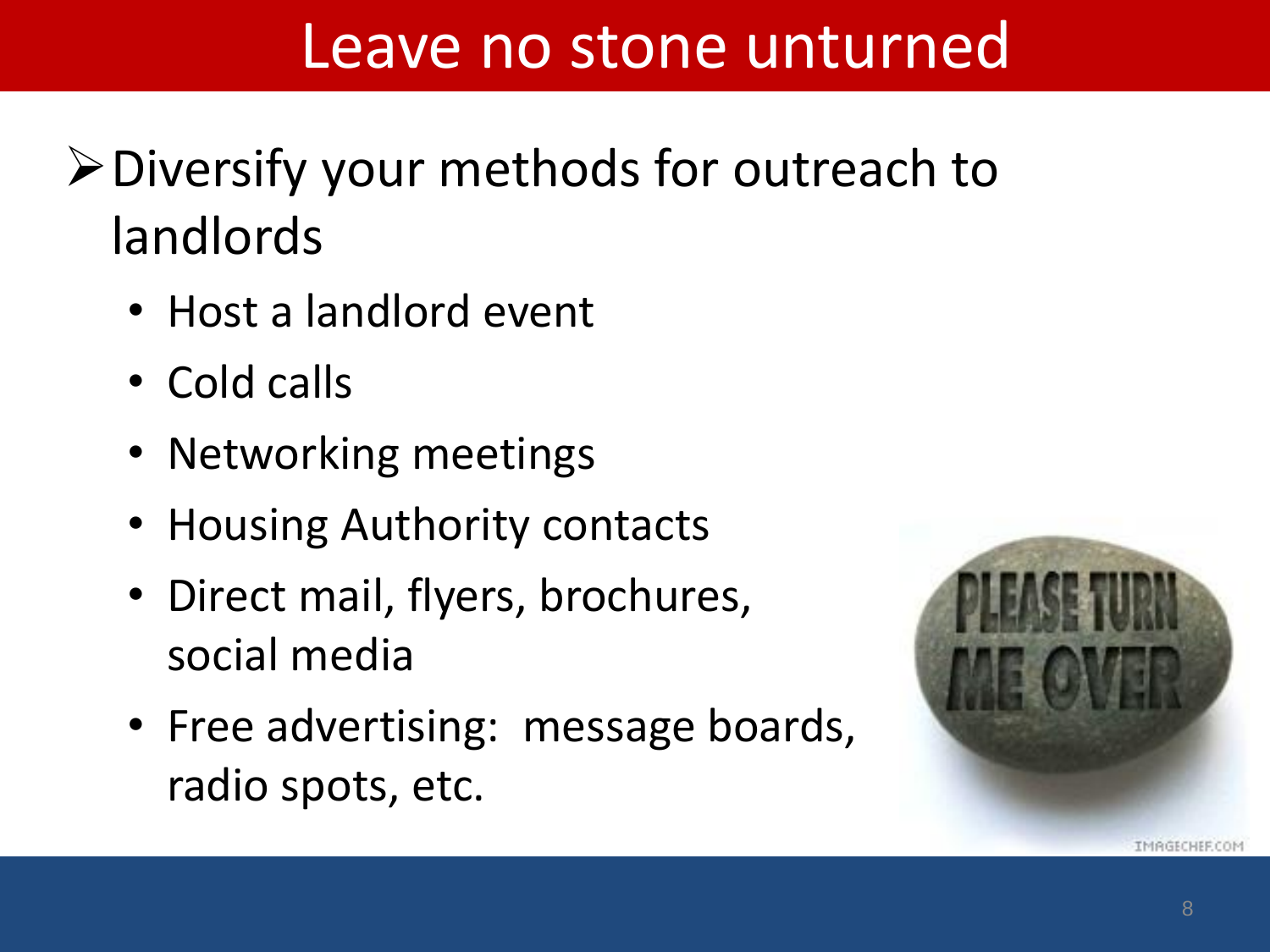## Key Elements to Developing Creative

## Landlord Partnerships

#### **>HONESTY**

- Be truthful about what is in your control and what is not.
- Don't promise something that will not happen.
- Be clear about your role.

#### **EXAMPLE**

- Always follow through with what you say you will provide/do.
- Be open with the landlord and keep them informed of any changes.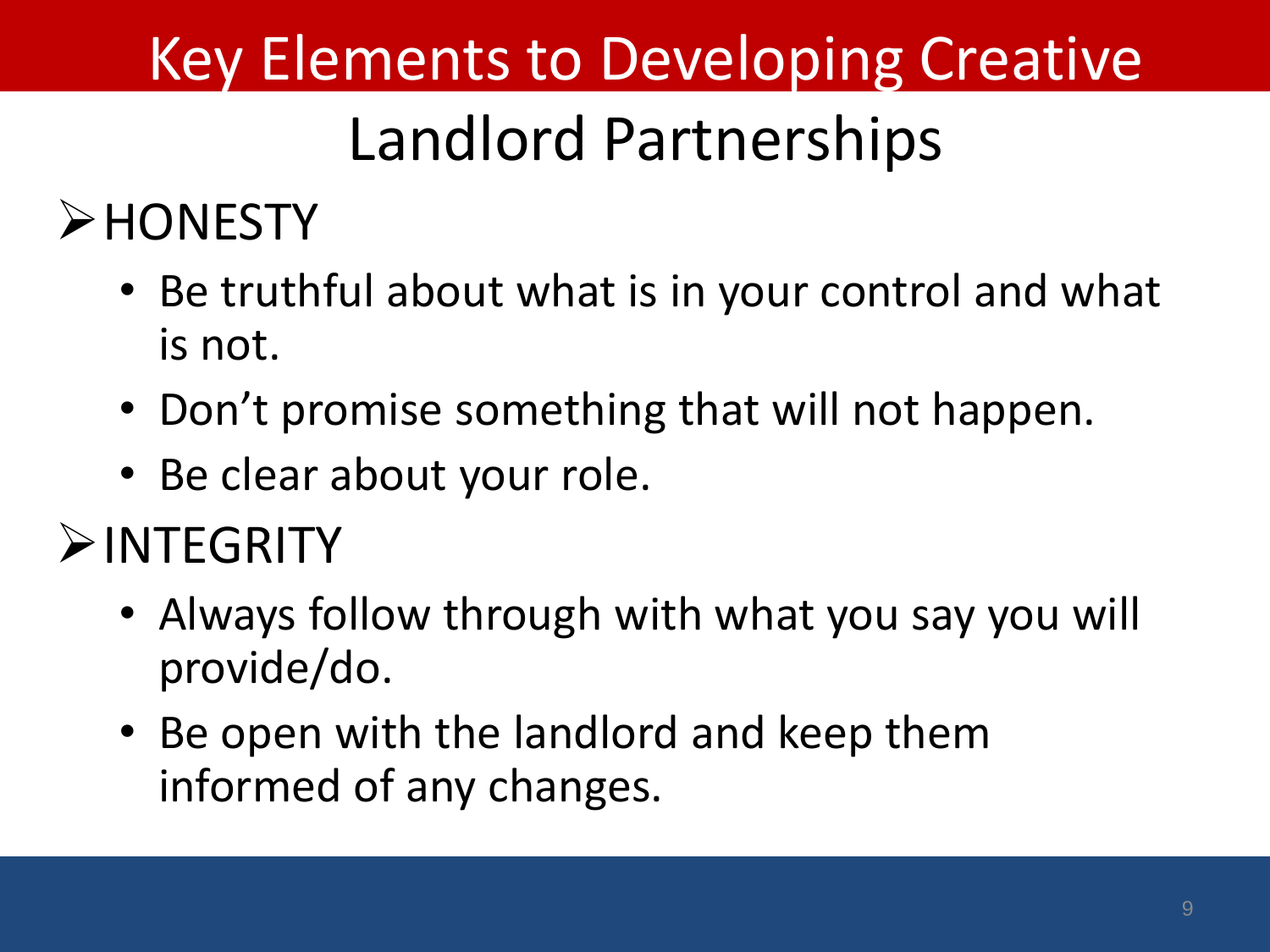# Marketing Packet

- **≻Agency Brochure**
- **≻ Program Brochure**
- $\triangleright$  One-page informational handouts or fact sheets
- $\triangleright$  Letters explaining the program or agency
- **≻ Client Success Stories**
- Testimonial letters from other landlords who have partnered and benefitted from the experience
- Business Cards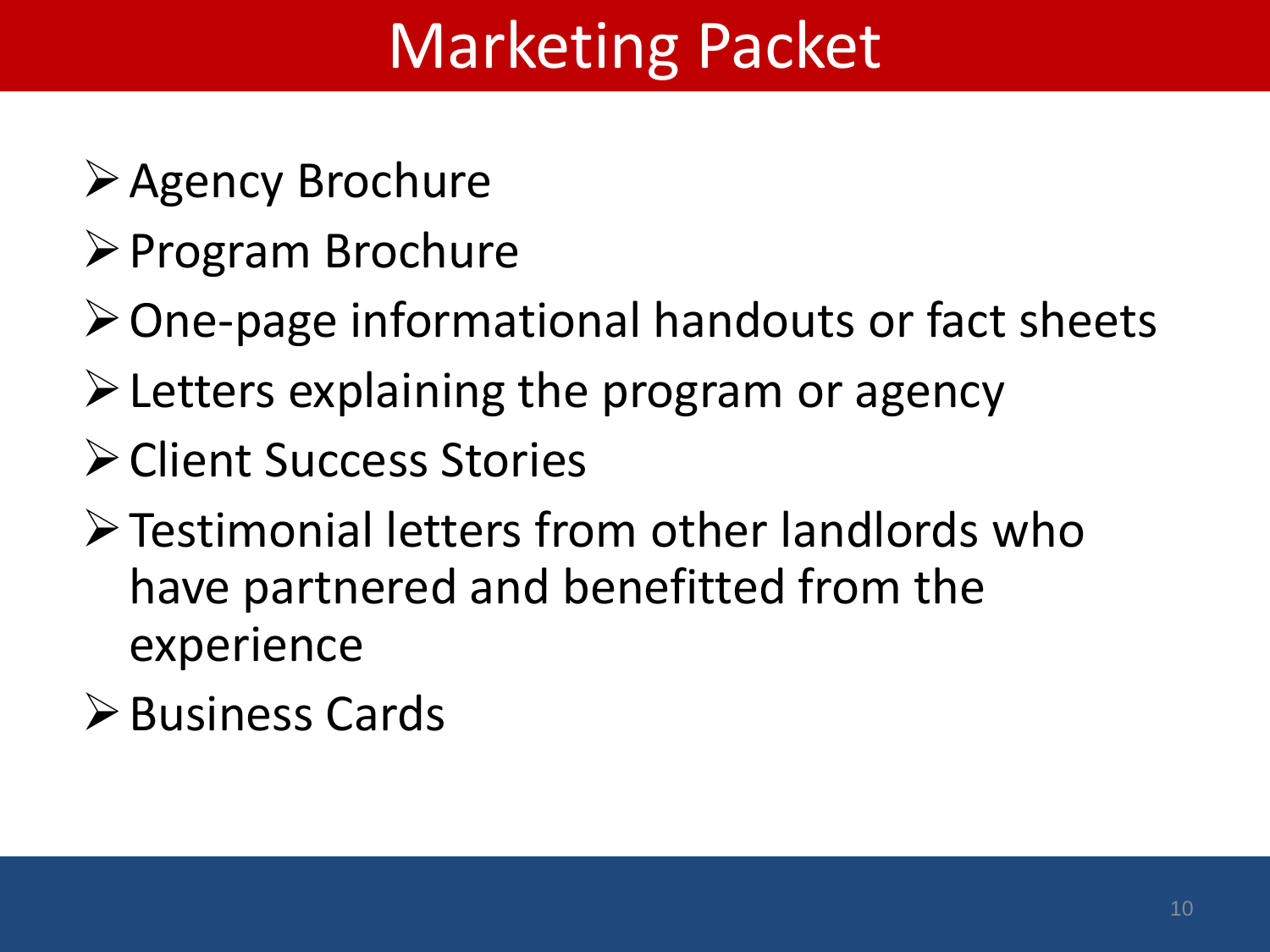#### Landlord Incentive Activity

*Your Mission*: Identify strategies to engage landlords with the goal of convincing them to rent to Veteran households experiencing homelessness.

1. Identify 5 outreach strategies to identify and engage potential.

2. List 5 creative ideas *or incentives* you will use.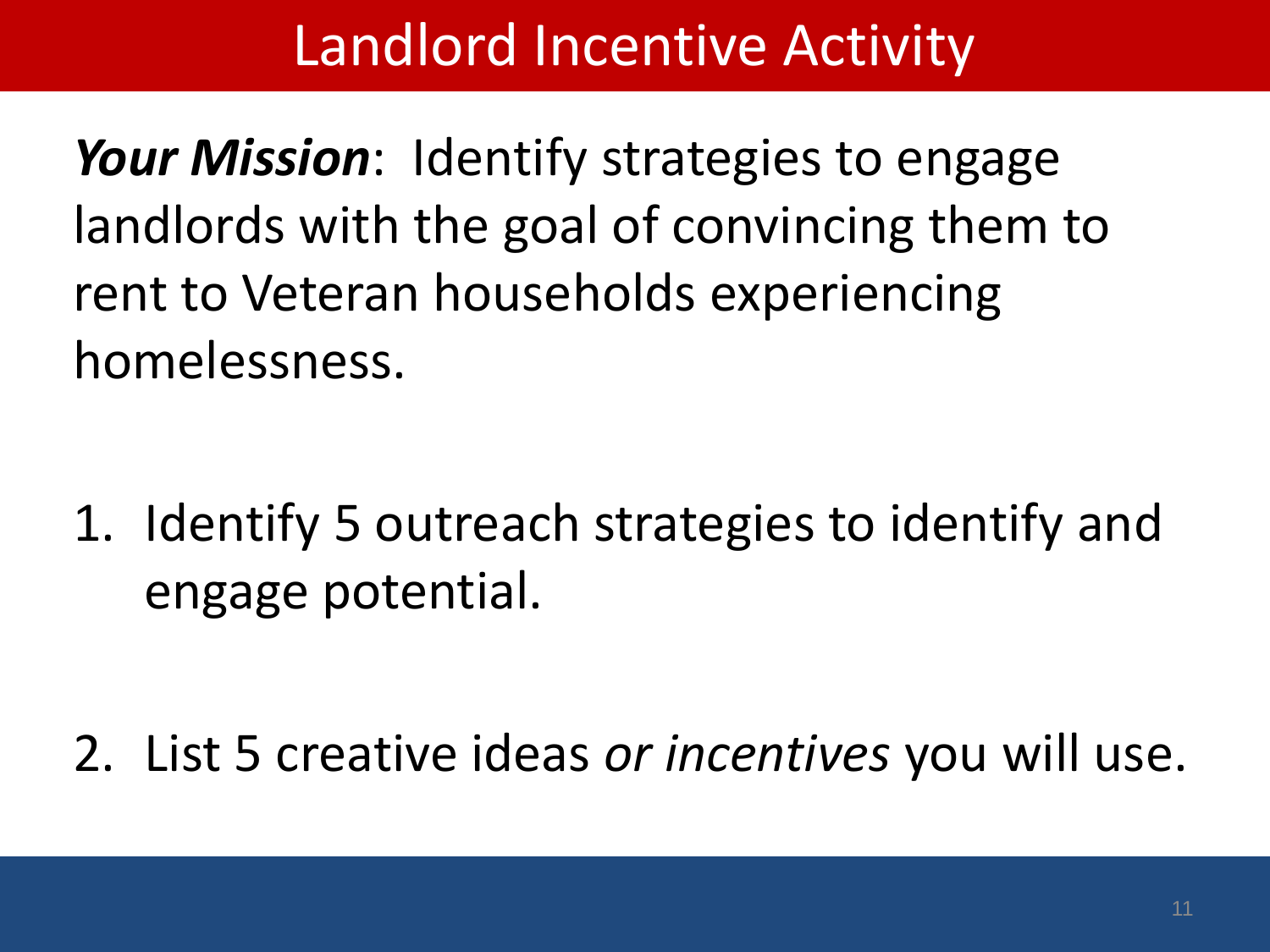# **RESOURCES**

- HUD's Landlord Engagement & Recruitment Additional Resources (May 2015)
	- [http://portal.hud.gov/hudportal/documents/huddoc?id=Landlord-](http://portal.hud.gov/hudportal/documents/huddoc?id=Landlord-Resource.pdf)Resource.pdf
- $\triangleright$  Vets@Home Toolkit
	- [https://www.hudexchange.info/resources/documents/Vets-at-Home-Connect](https://www.hudexchange.info/resources/documents/Vets-at-Home-Connect-to-Permanent-Housing-Toolkit.pdf)to-Permanent-Housing-Toolkit.pdf
- **► SNAPS In Focus: Increasing Housing Placements of Homeless** Veterans
	- [https://www.hudexchange.info/news/snaps-in-focus-increasing](https://www.hudexchange.info/news/snaps-in-focus-increasing-housing-placements-of-homeless-veterans/)housing-placements-of-homeless-veterans/
- Joining Forces: Private Landlords Partnering to End Homelessness
	- [https://www.usich.gov/resources/uploads/asset\\_library/SUM\\_Private\\_Landlord\\_Engage](https://www.usich.gov/resources/uploads/asset_library/SUM_Private_Landlord_Engagement_FINAL.pdf) ment FINAL.pdf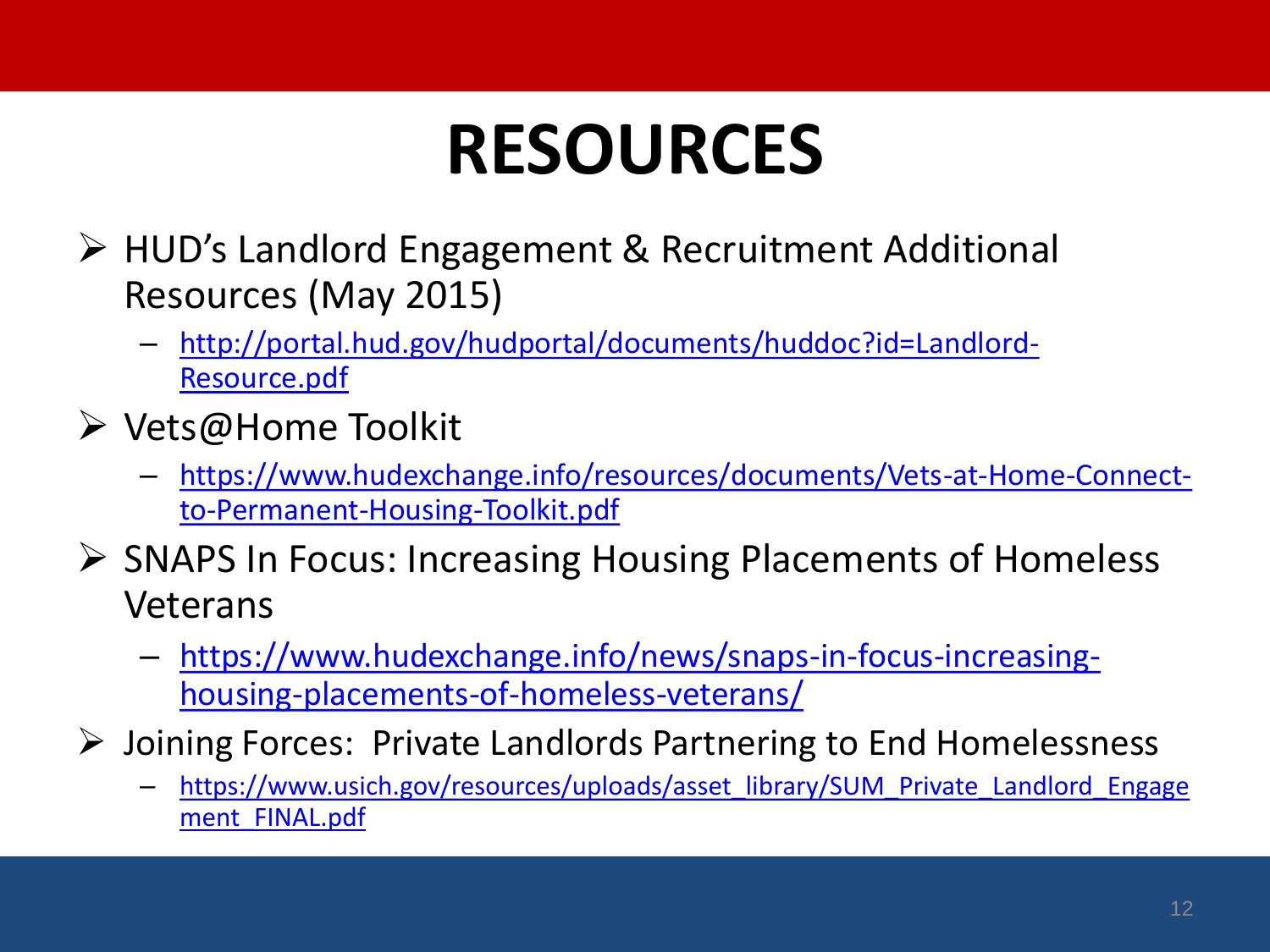### SESSION TEN **CREATING AN ACTION PLAN**

**Christie Bevis, Collaborative Solutions**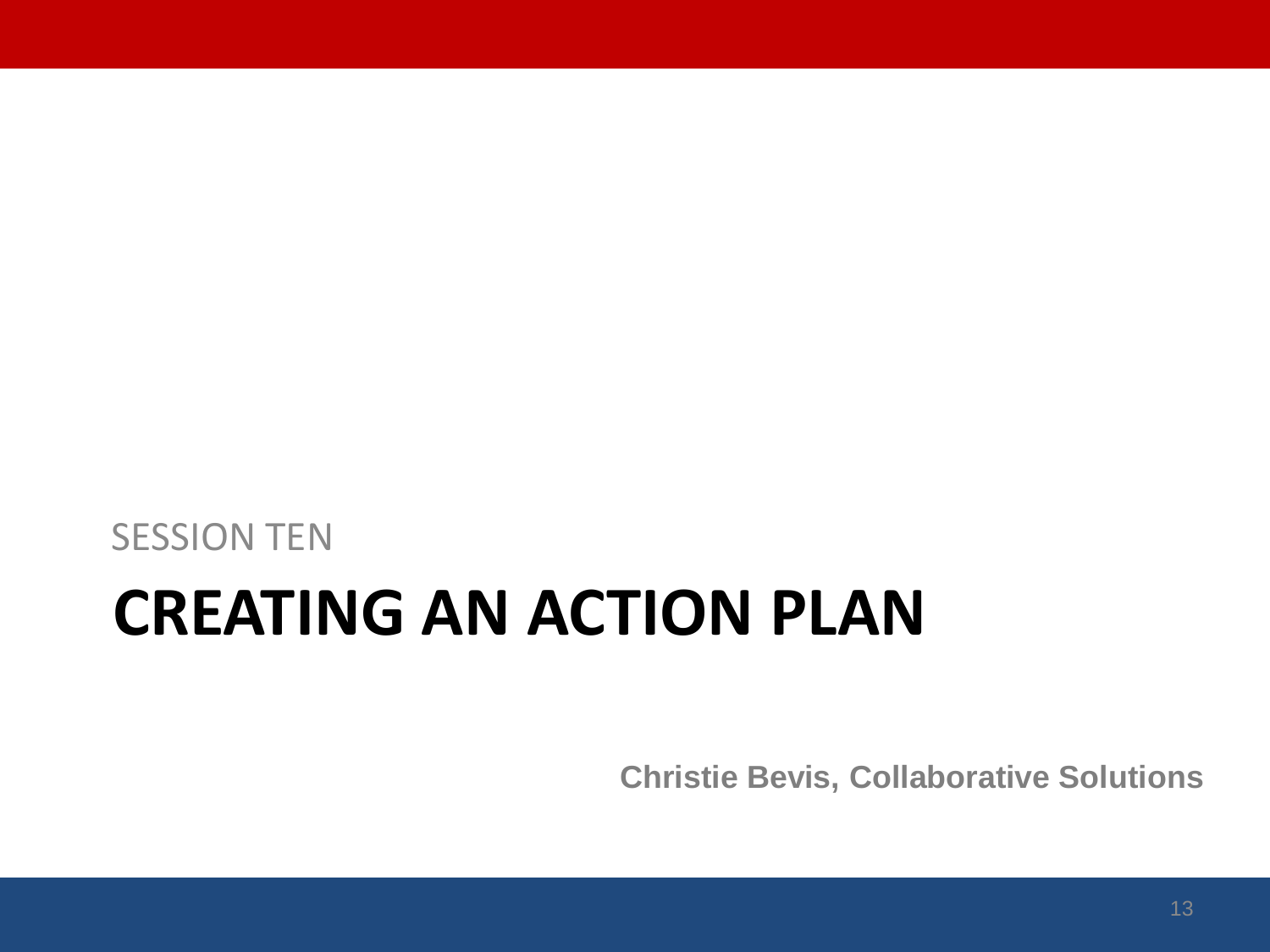## What is an Action Plan?

- **≻** An **action plan** is a document that lists what steps must be taken in order to achieve a specific goal.
- The purpose of an **action plan** is
	- clarify what resources are required to reach the goal,
	- formulate a timeline for when specific tasks need to be completed and
	- determine what resources are required.
- *How do we do this in a meaningful and impactful way?*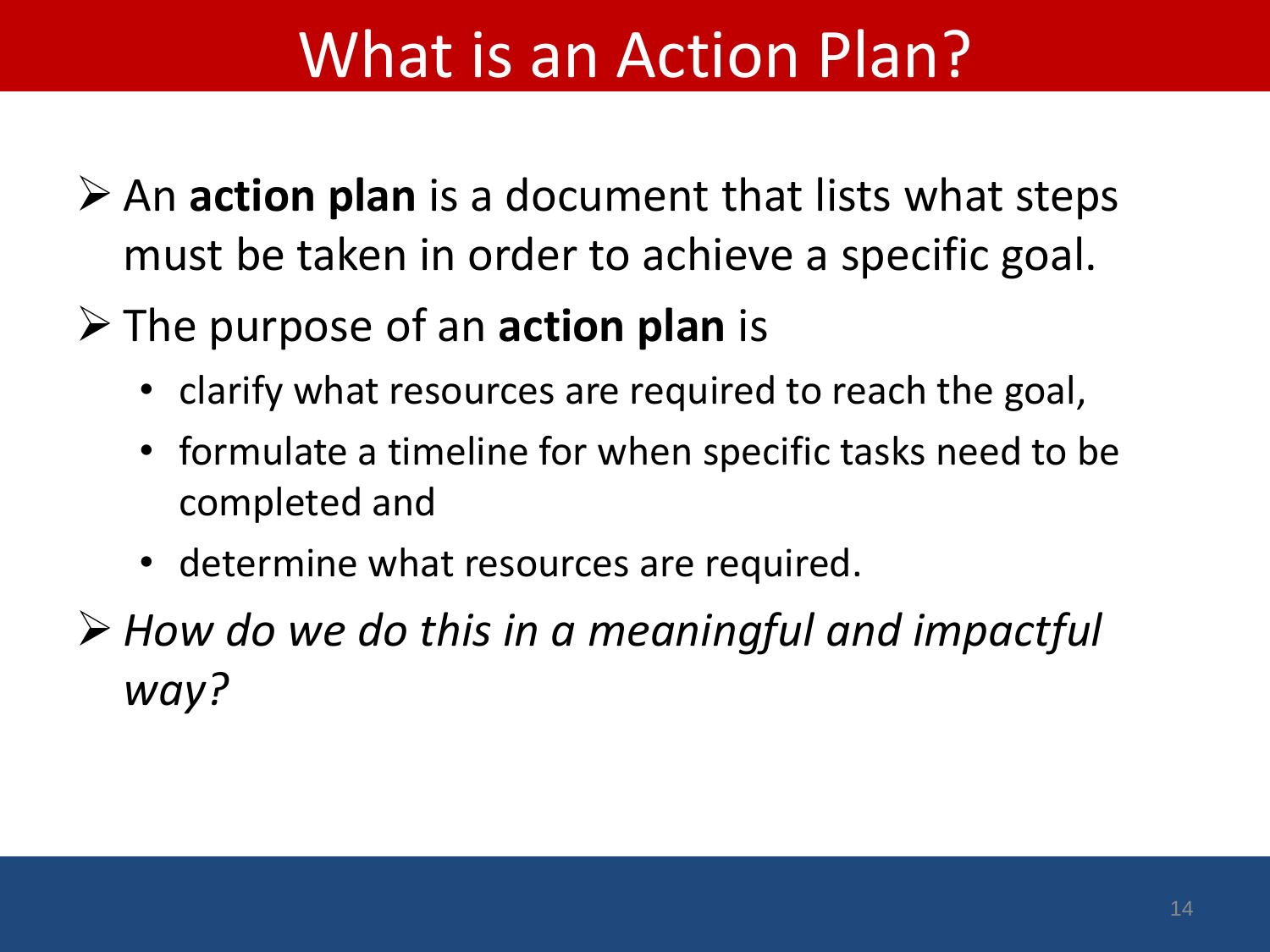### Developing Your Action Plan

- Assessing and evaluating progress is a fluid, on-going process.
- $\triangleright$  Identifying, testing, evaluating and learning as we go = *Quality Improvement* 
	- Track progress and realign efforts as needed.
	- Identify opportunities and barriers to reach goal.
	- Builds common understanding of your project.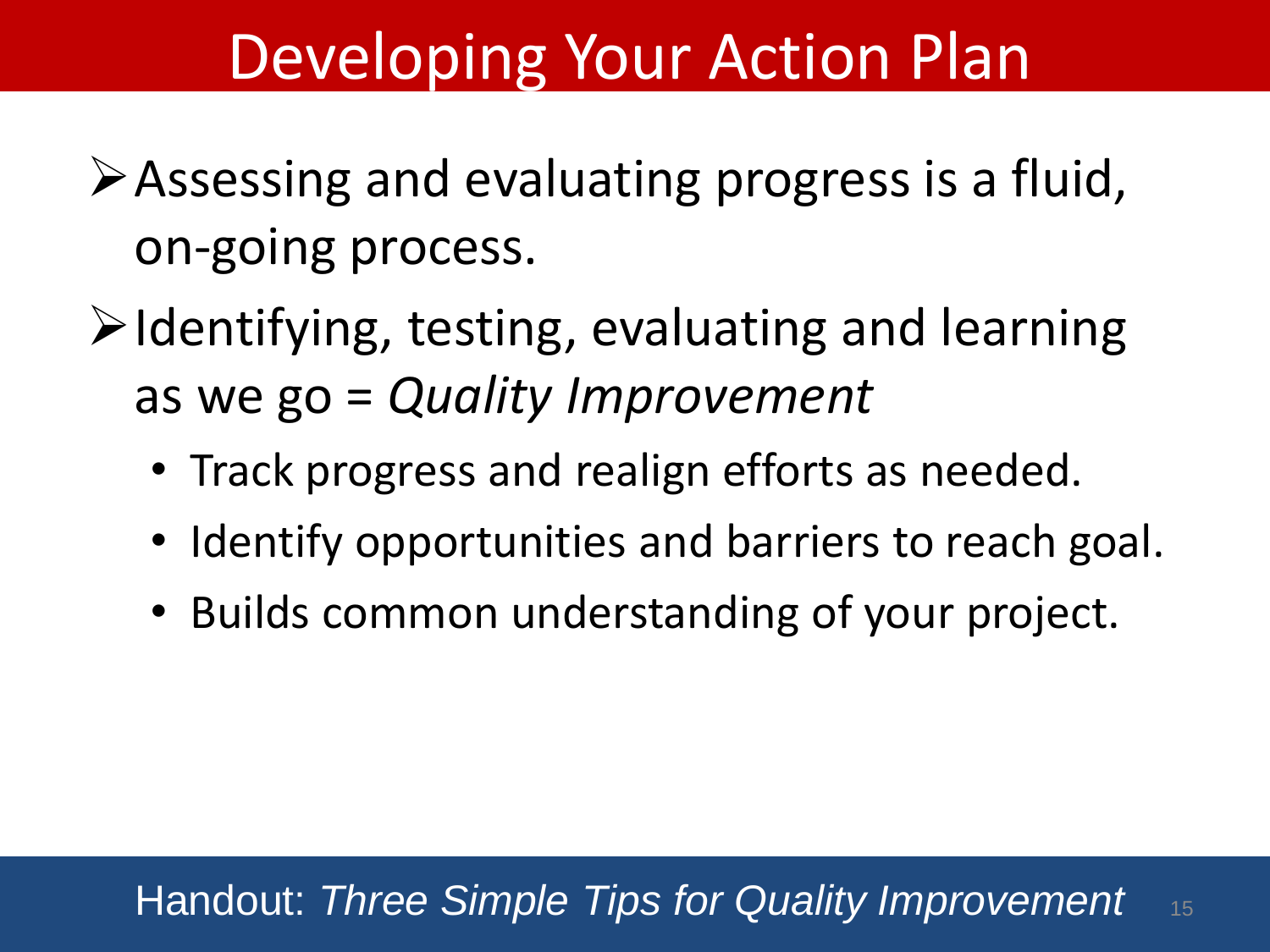# Creating Your Action Plan



## *Where do I begin?*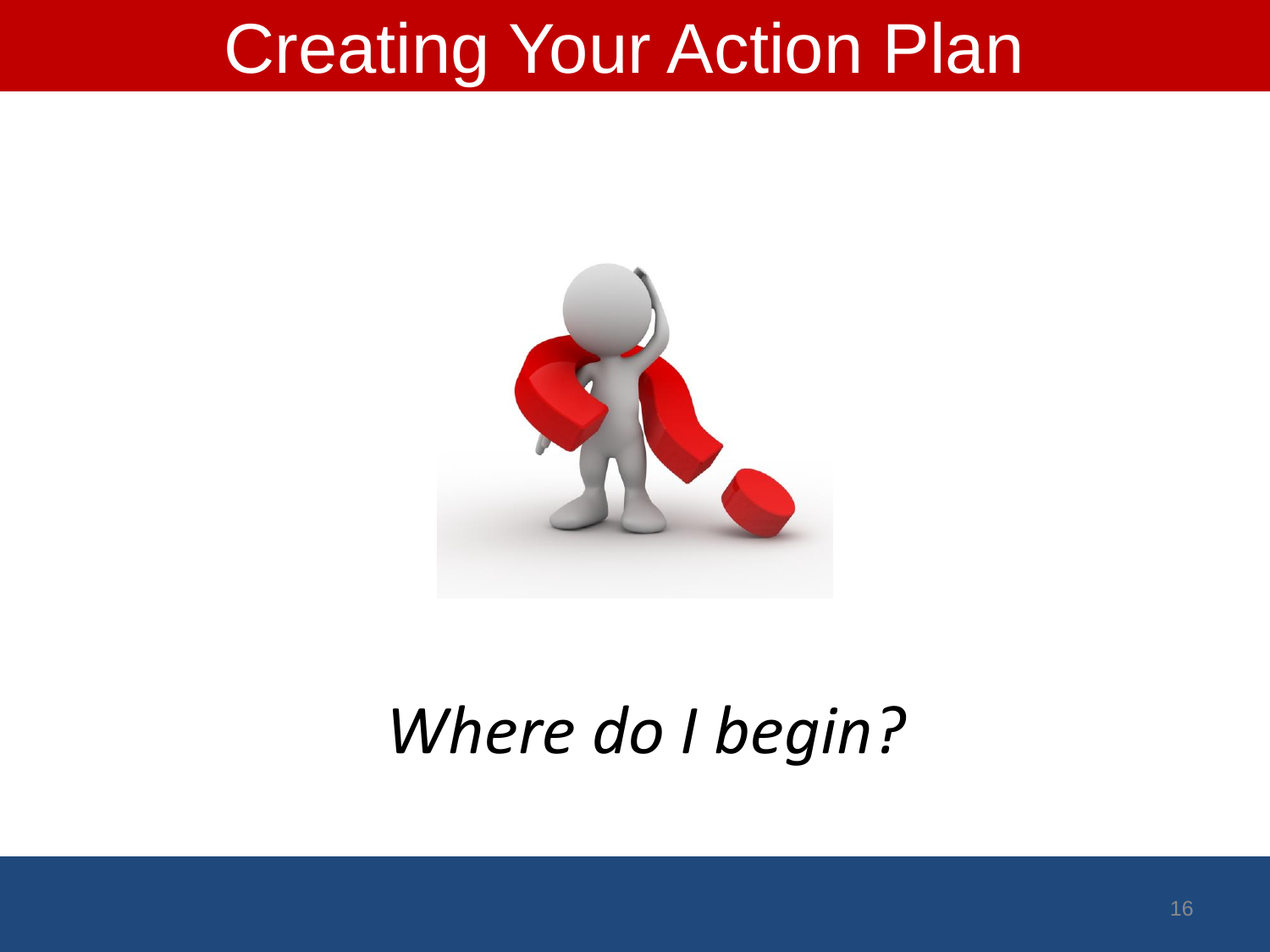# Getting Started: Now It is Your Turn

#### *Challenge:* House 10 Veterans within next 4 months

#### $\triangleright$  Working with your team:

- Identify 2 3 priority strategies you want to implement to ensure you are on track for reaching the challenge.
- For each strategy, you will include specific action items for how the strategy will be achieved including: o Who will be responsible? o Timeline for completing
- Be specific and QUANTIFY!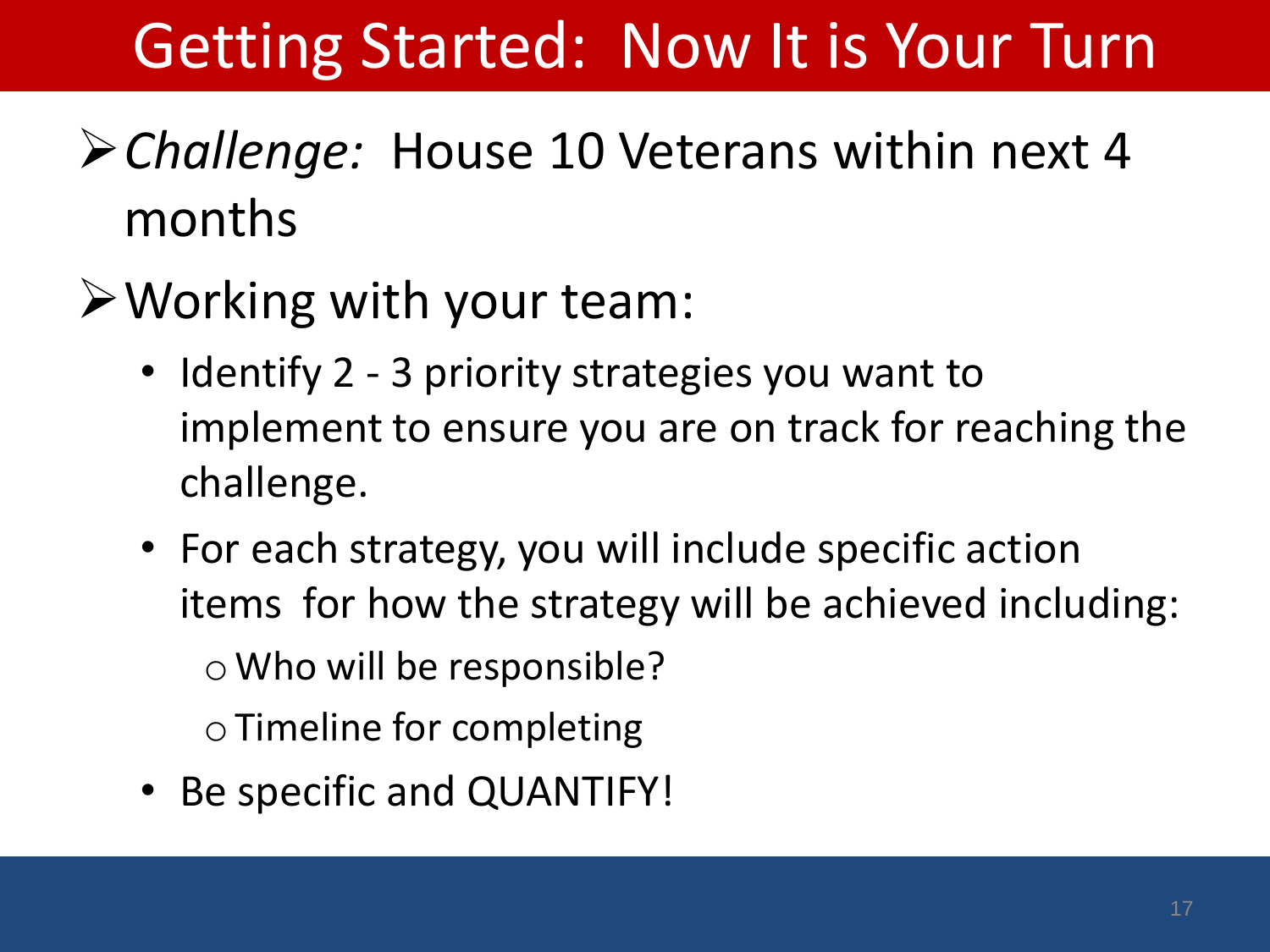## Let's Take a Break…

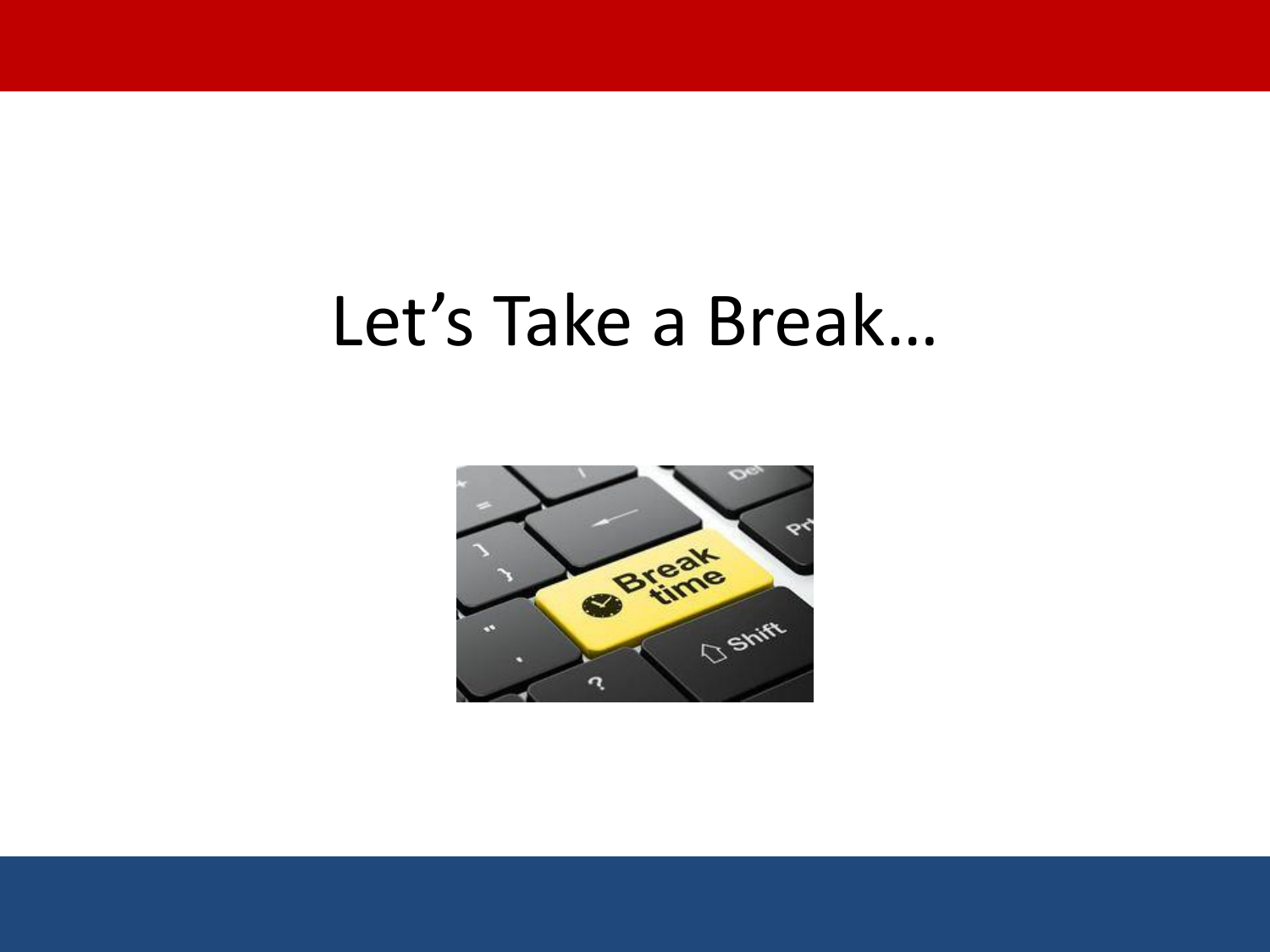### Creating an Action Plan:

### Group Report Back



**Howard Burchman, Housing Innovations**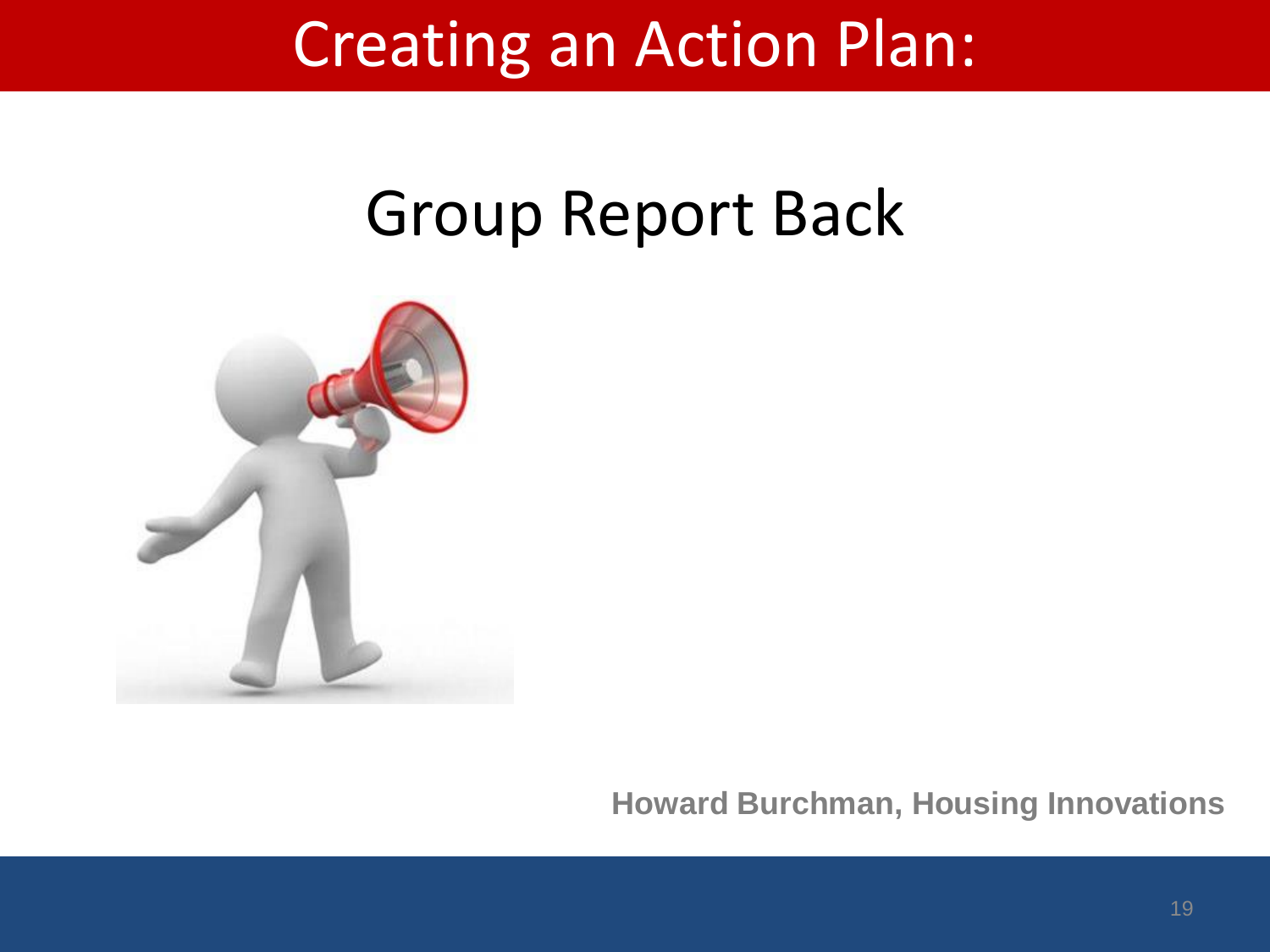# **WRAP-UP AND ADJOURN**

CLOSING SESSION